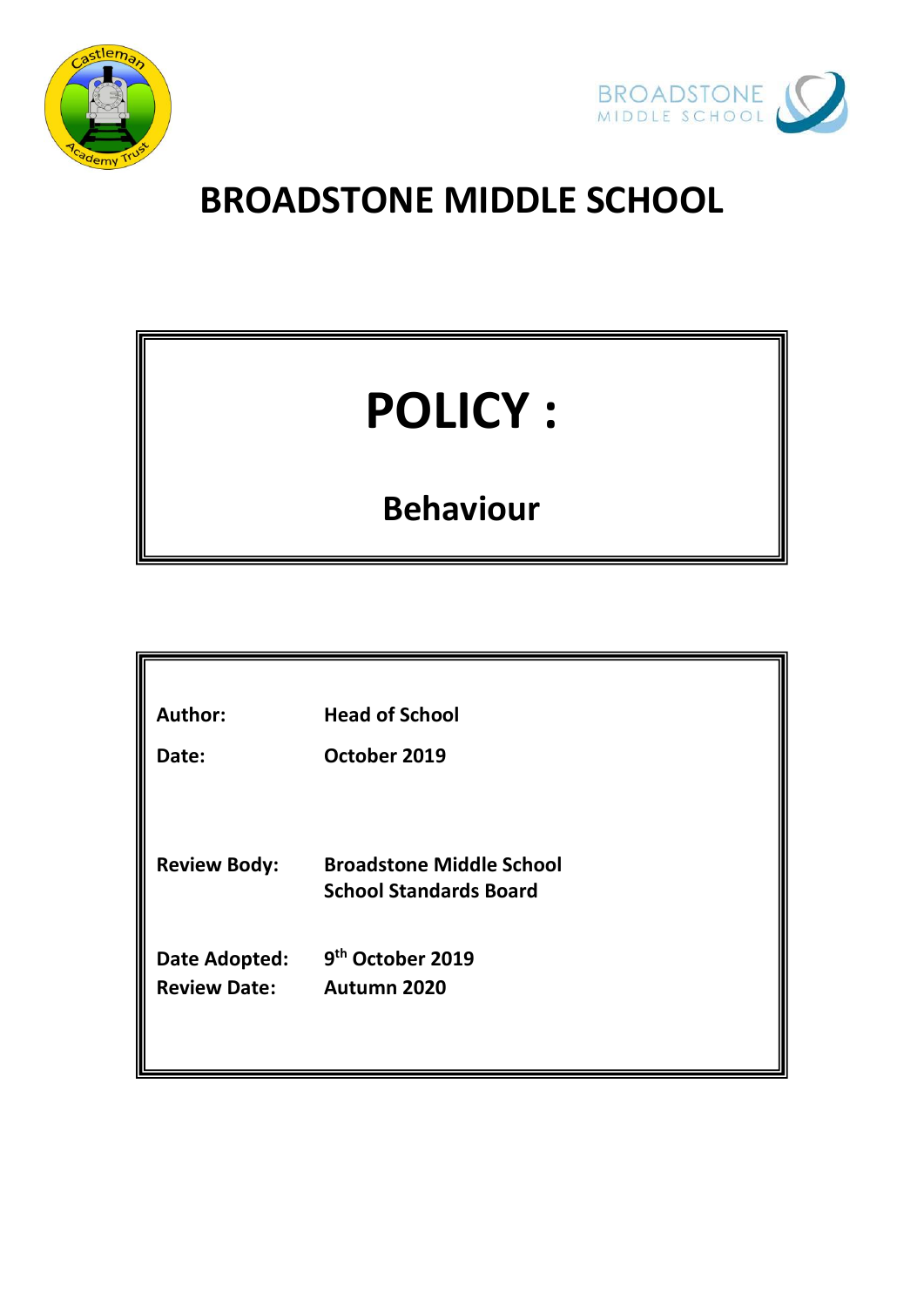#### **BROADSTONE MIDDLE SCHOOL**

#### **Behaviour Policy**

The Castleman Academy Trust believes that all pupils should be empowered to achieve in all areas of school life, be treated with respect and treat others the way they wish to be treated. We want them to enjoy school life. We are therefore committed to providing a caring and safe environment for all our students so they can learn in an atmosphere of mutual respect for each other's views and approaches to life and feel happy, safe and secure.

This policy acknowledges the Trust's legal duties under the Equality Act 2010, in respect of safeguarding and in respect of pupils with Special Educational Needs or Disabilities (SEND).

This policy focuses on positive behaviour which supports learning and promotes, celebrates and rewards achievement. The purpose of this policy is to ensure that if a pupil chooses to behave in a way that stops either themselves or others learning, or breaks the school ethos of mutual respect amongst all its members, all staff, pupils and parents/carers have a clear understanding of the procedures and sanctions that will be applied.

This policy has been written in line with the following guidance:

- DfE Behaviour & Discipline in Schools; Guidance for Governing Bodies
- DfE Behaviour & Discipline in Schools; Guidance for Headteachers and School Staff
- DfE Statutory Guidance on School Exclusions
- DfE School Discipline Regulations
- DfE Behaviour & Discipline in schools: Advice for Headteachers and School Staff

It should also be read in conjunction with the School's Teaching and Learning policy, Anti Bullying Policy, Equal Opportunities policy and SEND Policy.

#### **Our Aim**

We want every member of the school community to feel valued and respected, and that each person is treated fairly and well. Our staff, governors and all who work with the school aim to fully develop each pupil's personality and potential, create an effective learning environment and promote inclusion and equality of opportunity, whilst promoting British values, preparing them for life in modern Britain.

The overarching school rule of "Treat others as you wish to be treated" underpins all behaviour. We are a caring community, and all our decisions and actions are based on the school values of respect, independence and inclusion. The school behaviour policy is therefore designed to support the way in which all members of the school community can live and work together in a supportive way.

At Broadstone Middle School we have pupils and staff who respect one another and respond well to the problems others are experiencing. The school has a number of rules, but the primary aim of the behaviour policy is not to be a system to enforce rules. It is a means of promoting good relationships, so that everyone can work together with the common purpose of helping others to learn. This policy supports the school community in aiming to allow everyone to work together in an effective and considerate way. It aims to help pupils grow in a safe and secure environment, and to become respectful, independent members of the school community.

The school expects **every** member of the school community to behave in a considerate way towards others at all times. When pupils do not adhere to the school rules, sanctions will be applied. It is impossible for the school to identify every situation where behaviour might fall short of our high expectations. Each situation will be analysed and acted on to ensure individuals learn from the event, hence making it less likely for the situation to arise again.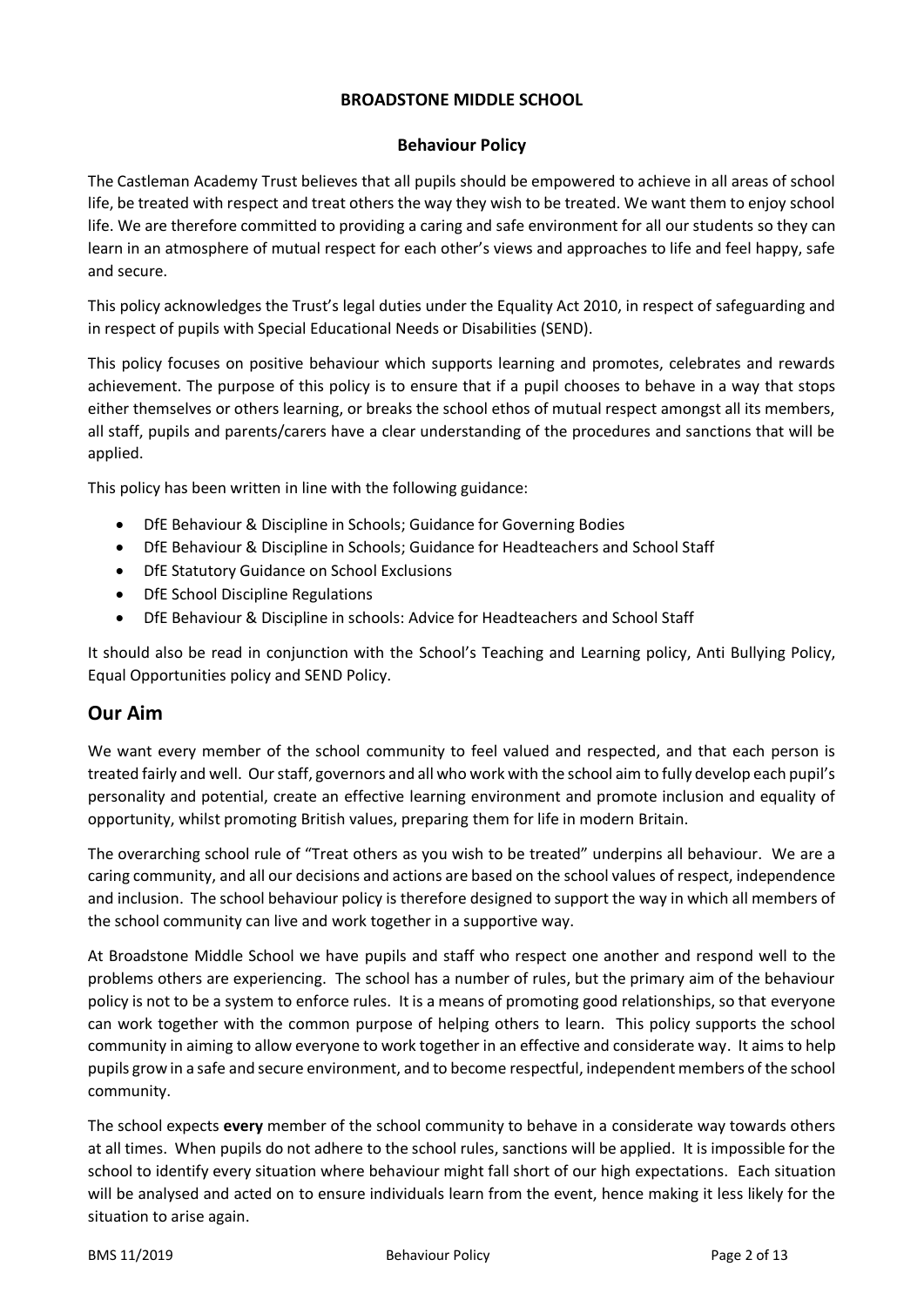# **Positive and Negative Consequences**

We firmly believe that if pupils are actively and purposefully engaged, they are unlikely to misbehave. If the lessons are related to their own lives and the challenges set for them are appropriate, pupils will be motivated and enthusiastic to be involved in their day to day learning. We strive to ensure that learning is engaging and purposeful to ensure behaviour issues are minimal (refer to the Teaching and Learning Policy).

Through our teaching and learning, pupils are encouraged and expected to take responsibility for their behaviour. Through various methods, pupils are led to understand that our actions have consequences which can be both negative and positive – depending on behaviour.

Self-esteem is the personal picture we have of ourselves – our strengths and our limitations. This self-image is affected by all the positive or negative responses of the people with whom we come into contact. We all, pupils and staff, need praise, success, recognition and affection and through this we can accept learning challenges and failure.

## **We promote positive behaviour through:**

- Setting, modelling and promoting clear expectations and rules with pupils in classrooms, around the school and in the community
- Absolute consistency amongst all staff in implementing School/Trust policies
- Understanding that pupils are valued as individuals
- Taking into account the individual needs of all pupils including those from vulnerable groups (for example, but not exclusively, Looked After Children (LAC), Pupil Premium, pupils with medical needs, those in families under stress, those with poor literacy skills and those at risk of exclusion)
- Ensuring the curriculum is appropriate for each individual pupil
- High quality teaching and learning using a variety of teaching styles and methods
- Recognising achievement including the regular use of praise and a relevant and valued reward system, agreed by pupils and staff.
- Target setting and individual support programmes
- Assemblies
- Discussions with pupils and the School Council
- All adults modelling the behaviour we want to encourage
- Whole Staff CPD to support Behaviour Management

# **School Rules**

Through the clear enforcement of simple rules and the rewarding of good work and behaviour we aim to create a positive environment where pupils and adults share a sense of belonging to the school community.

**1. Respect ourselves, others, the learning environment and the wider community.** The school actively teaches what we mean by "respect" and what it looks like in the school environment and the wider community.

**2. Ensure we are ready to learn**. All in school, both staff and pupils, will be prepared for lessons in terms of resources. Staff will strive to ensure that pupils are also emotionally prepared for lessons and are in a "State for Learning".

**3. Wear the correct uniform or clothing suitable to the task at hand.** Pupils are expected to wear school uniform at all times, except when a particular learning experience requires different clothing (eg. A trip to a river to explore geographical features).

**4. Behave in a safe manner to ensure our own and others' safety**. We are all responsible for behaving so that we are all safe. Behaviour that is unsafe will not be acceptable.

BMS 11/2019 Behaviour Policy Page 3 of 13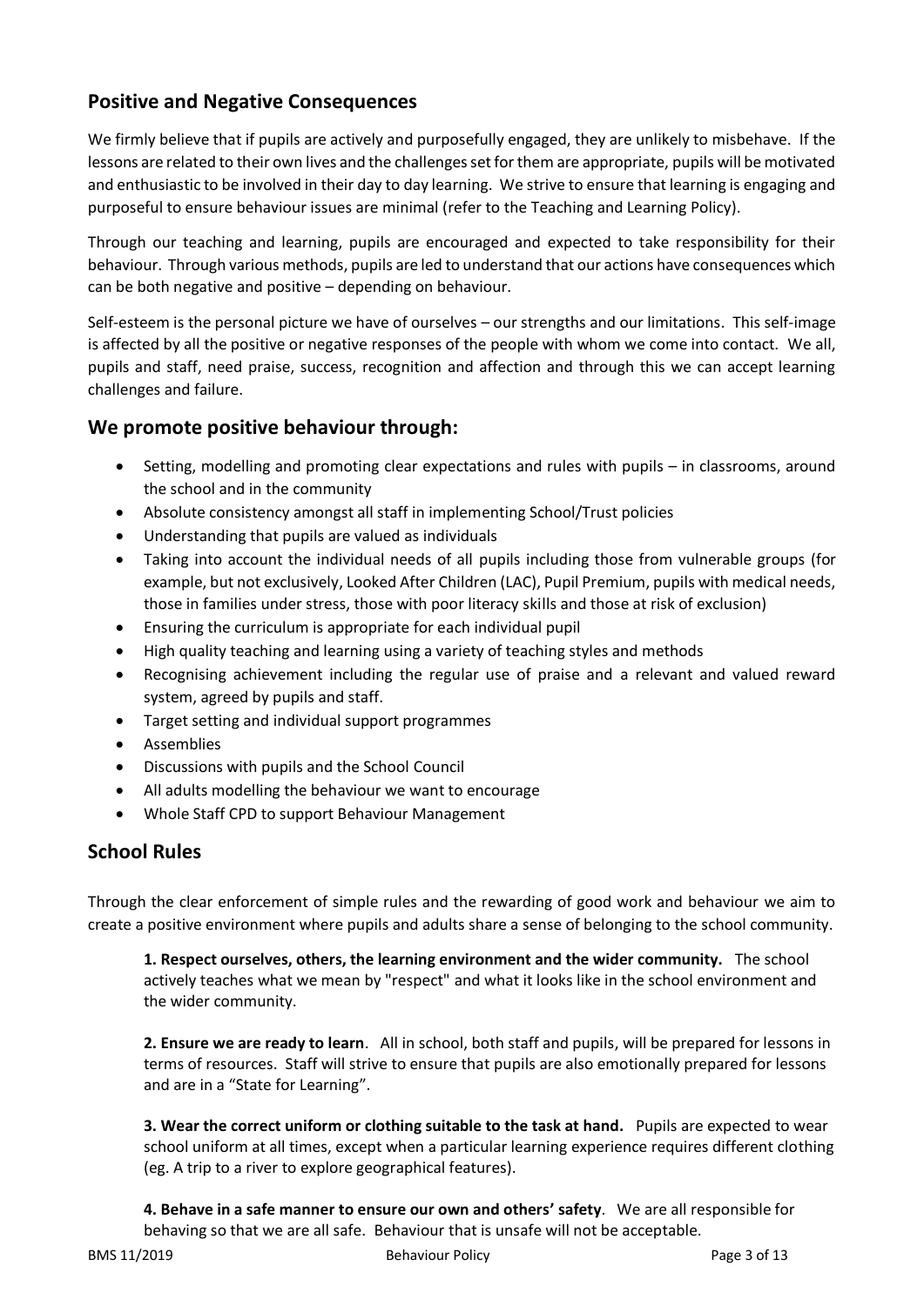**5. Always do your best.** We are aware that at times we experience difficulties and it is difficult to engage in learning. However, the expectation is that we will always try our hardest to complete tasks, take part in activities and make the learning environment a safe and happy one to learn in.

**6. Follow policy with regard to mobile phones and other ICT**. ICT is a wonderful tool to help make us more effective in our daily lives, but must be used responsibly.

# **Rewards and Sanctions – the choices system**

## **Rewards – House Points**

House Points are awarded for a variety of positive behaviours these include: positive contributions to lessons, good behaviour, good class work, good homework, good lunchtime behaviour, respectful behaviour and pro-active independent approach to their learning.

As House Point milestones are met, pupils are presented with a certificate and privilege passes, for example a day's non uniform pass; use of the ICT suite at lunchtime pass or a week's lunchtime pass with the opportunity to eat with friends from another tutor room. The pupils need to collect 25 house points in return for a privilege pass, their first certificate is rewarded when they reach 100 house points.

At the end of each term, the highest House Point earners across the school are rewarded with a House point outing such as spending the afternoon ice-skating, bowling or at the cinema.

#### **Sanctions – the strike system**

The school employs a number of sanctions to enforce the school rules, and to ensure a safe and positive learning environment. We employ each sanction appropriately to each individual situation.

**The school does not tolerate bullying of any kind**. If we discover that an act of bullying or intimidation has taken place, we act immediately to stop any further occurrences of such behaviour. Please see our Anti-Bullying Policy for further information and guidance.

#### **Limiting low level persistent disruptive behaviour**

There will always be pupils who choose to misbehave. One of the biggest barriers to learning is low level persistent disruptive behaviour. Examples of this type of behaviour are: shouting out, talking over others, non-learning discussions, being out of seat, being slow to start work, ignoring the instructions given, arriving without learning equipment.

Teachers will always use, in the first instance, their professional strategies to support disruptive behaviour (eg. A "look", moving to the part of the classroom where the learner is).

#### **How the strike system is implemented**

- Verbal warning
- Second time they are spoken to name on the board pupils will remain with that teacher for a short detention during their social time for a restorative conversation regarding their behaviour. The discussion is then recorded on Integris.
- A third they are spoken to the pupil would receive a tick next to their name this would result in a formal strike and the pupil would be removed from the classroom to either a partner classroom or a safe space to complete their learning where they are not having a negative impact on other pupils.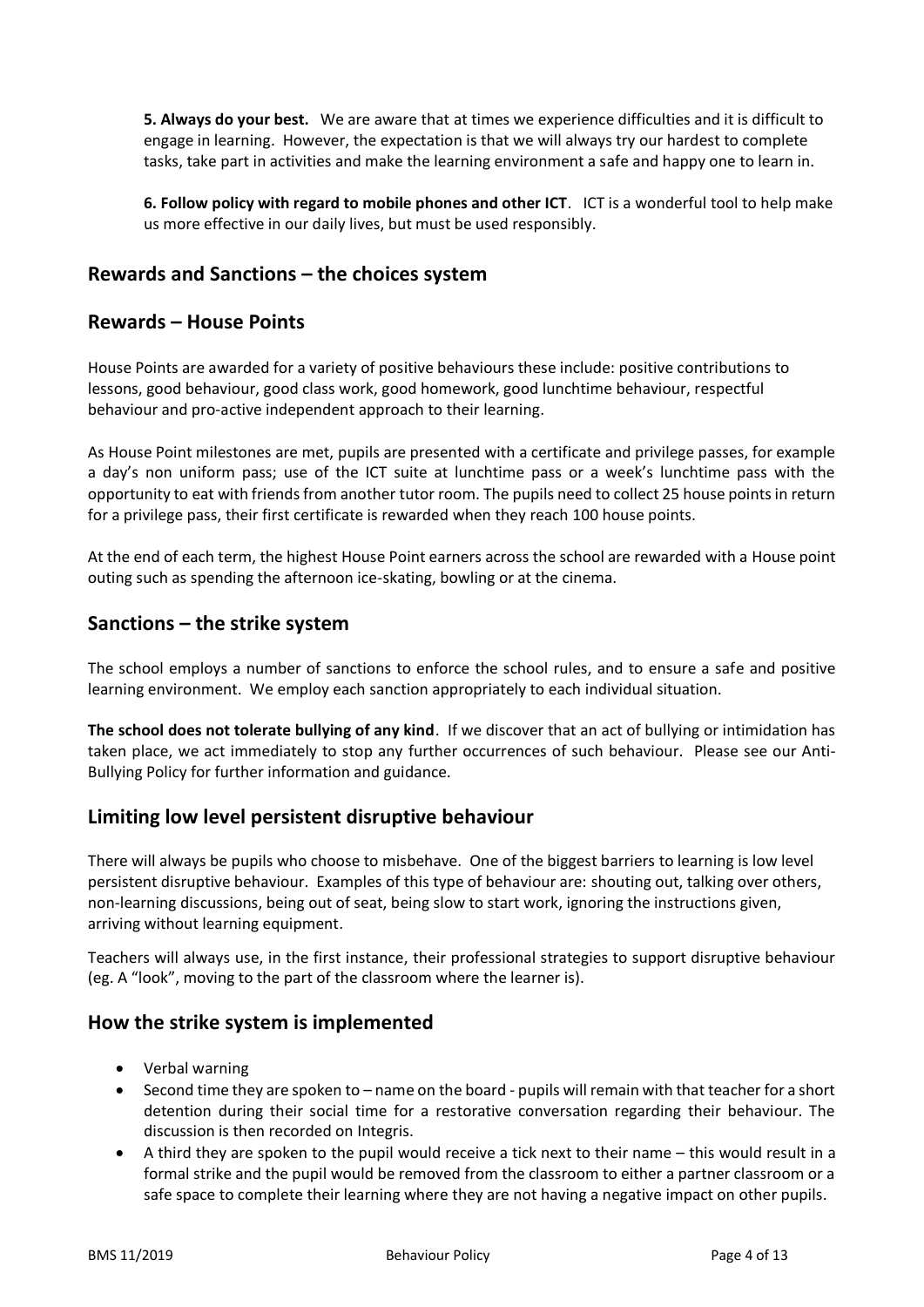- After school Detention 30 mins when 3 strikes have been logged on Integris. Class teachers and Year Leaders to monitor when detentions need to be given.
- After school Detention 1 hour 4 strikes on central record –triggers report card- continued contact with parents
- Day isolation 5 strikes on central record Triggers meeting with Parents Year Leader/Assistant Head and Head.

NB: Referral to a senior teacher could result in a range of sanctions, including detention, loss of social time, parental interview, specified community service, fixed term suspension or permanent exclusion.

**Severity Clause:** Sometimes, teachers have to act quickly and decisively to stop a pupil's disruptive behaviour. In cases of severe misbehaviour, such as fighting, vandalism, defying a teacher or in some way stopping the entire class from functioning calls for an immediate consequence that will remove the pupil from the classroom; in this instance a member of the SLT will be sent for. Parents/carers will be informed. If a pupil needs to leave the room the pupil is *never* just sent to stand outside of the room, without direct adult supervision. At this point an instant detention or isolation will be given.

Consistency between members of staff is very important.

We believe that co-operation between home and school is vital if pupils are to develop into responsible adults. We aim to inform parents/carers whenever a child's behaviour gives cause for real concern. We would also aim to share good news with parents/carers too!

Where a pupil shows consistent difficulty with aspects of behaviour a behaviour plan will be drawn up by the Inclusion Leader or the Head of Year. This may include counselling, support groups or special arrangements for lessons or break times.

# **Prepared for Learning Cards**

We are in pursuit of the highest standards possible in education. We believe in high aspirations, high motivation and high achievement for all.

The most effective learning takes place when there is effective teaching in a well-managed environment. We know the environment encourages learning if it is calm, happy and safe for all. The development and maintenance of positive attitudes to learning rests with the teacher, but is also the responsibility of pupils themselves. Building on this, is the obvious need for self-organisation, an area that pupils can often find challenging.

At the start of the year, all pupils at Broadstone Middle are issued with a Prepared for Learning Card (P4L Card). The purpose of this card is to help pupils with their organisation and build their independence, ready for their transition to Secondary School. We have high expectations for all and expect our children to arrive promptly, bringing the correct equipment and wearing full uniform with pride. Children are reminded of these expectations regularly throughout the year during form time and class assemblies.

All children are expected to have their P4L cards on them at all times. If a pupil arrives to school or class and is not 'prepared for learning', a member of staff will sign their card, noting down key information. If a child fills all five spaces on their card, a sanction will be applied. Our wish is for children to keep an empty P4L card for the entire year; pupils will be praised and achieve regular House Points for maintaining this throughout the year.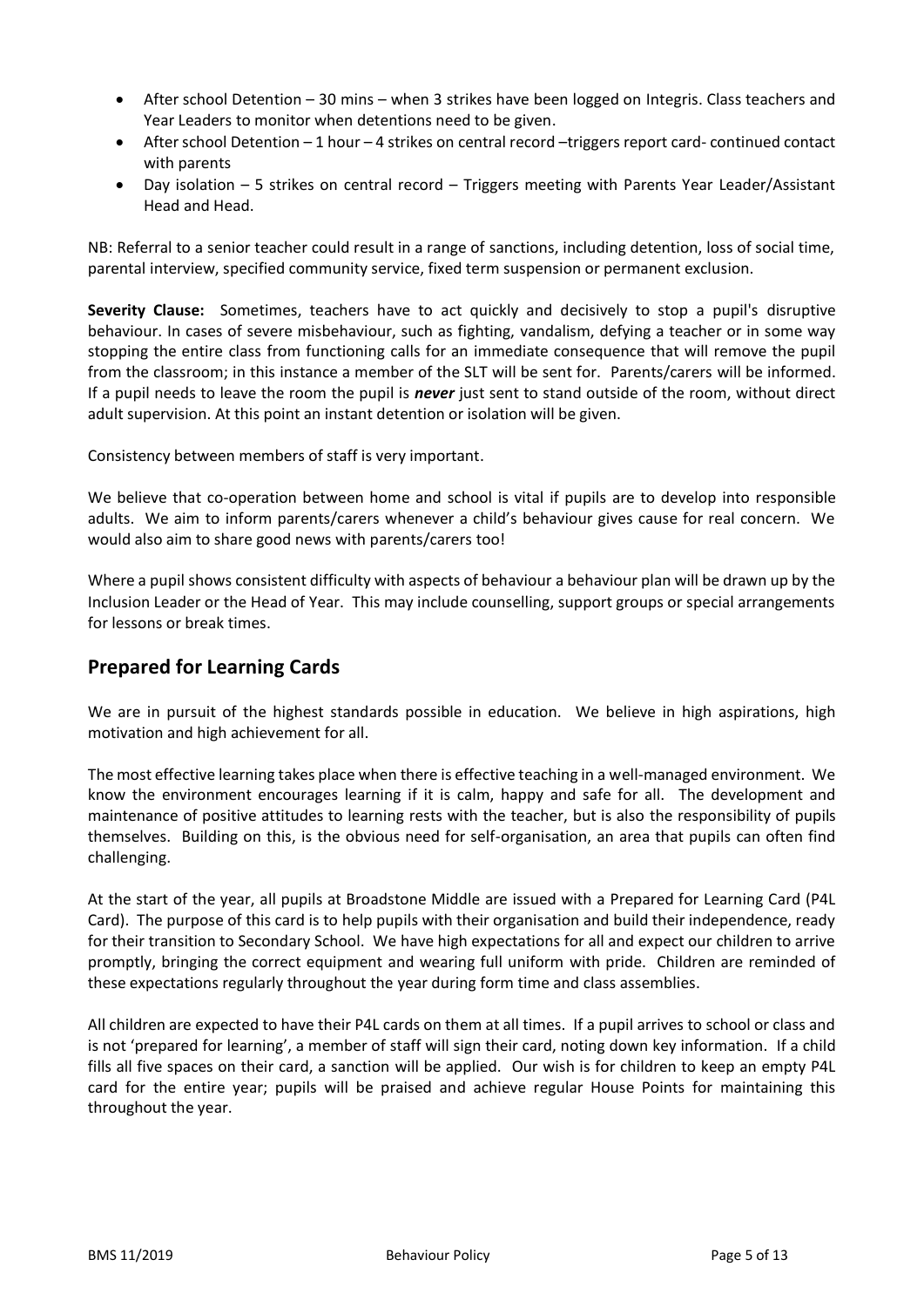

# **Playground supervision**

All staff are responsible for the health, safety and welfare of all pupils on site. Breaks should allow pupils the freedom to make their own decisions about who to be with and what to do. Staff support and encourage pupils by:

- being positive and friendly
- looking out for any pupil who has difficulty with social relationships and finding opportunities for them to join in constructively
- sharing ideas for games and helping pupils learn new skills
- intervening if any activity is likely to harm or hurt anyone

Pupils who are preventing others from having an enjoyable break will be sent inside to see the Head of Year/ Senior Leadership Team member.

# **Exclusions**

The school views exclusion as a last resort. It usually occurs only in extreme cases where behaviour of pupils directly affects the health and safety of themselves or others. Before making a decision to exclude, the school will ensure that a thorough investigation has been carried out, including allowing the pupil to give their version of the events, seeking any witness statements and considering any evidence of provocation. Any record of previous misdemeanours may be taken into consideration.

No pupil will be sent off site before the end of the day unless contact has been established with parents/carers/nominated responsible adult. In the event of contact not being made, the pupil must remain on site, withdrawn from class until the end of the normal school day. At the point of exclusion, a letter will be sent home via first class post (and email if the responsible adult has an email address), stating the reason for the exclusion. Telephone contact will be made with the parents/carers of the student informing them of the exclusion. All exclusions will be recorded centrally in the School Exclusion Record by the Head of Year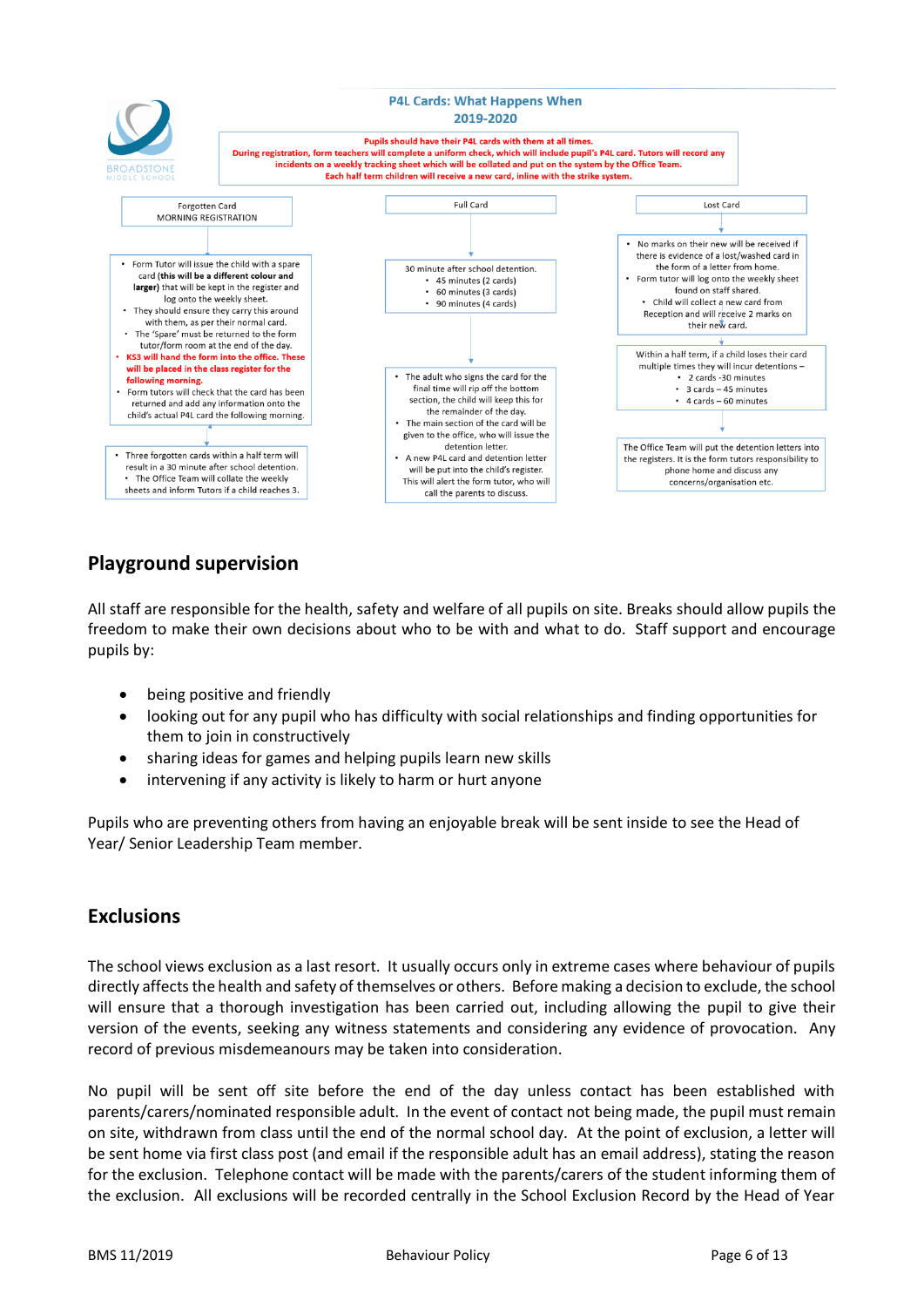and on school record keeping systems (eg. Integris). The Chair of Governors will be informed of all exclusions, both fixed term and permanent on a monthly basis.

Exclusion will be enforced after investigating the circumstances of an event or on an immediate basis. The decision to exclude is at the discretion Head of School or Executive Head Teacher.

Exclusion may take one of three forms:

- Internal exclusion the decision to follow this course of action and to determine its duration will be taken by a Head of Year or a member of the Senior Leadership Team. The pupil will be removed from a whole class teaching environment and, although following their normal daily curriculum, be required to work on their own under close supervision.
- Fixed term exclusion the decision to follow this course of action and determine its duration will be taken by the Head of School or, in the Head of School's absence, a member of the Senior Leadership Team. Any action taken will adhere to the Borough of Poole's policy. Parents/carers will be contacted immediately and required to withdraw the pupil from the school premises, at which point the pupil becomes the responsibility of their parents/carers. An excluded pupil must not be present in a public place during school hours. The school will provide work for the period of the exclusion. On the pupil's return to school a reintegration meeting will be held with the Head of Year to discuss how best to manage the pupil's return to school and establish a behaviour contract.
- Permanent exclusion this is the school's ultimate sanction. Parents will be fully involved in the process. Pupils face permanent exclusion when their behaviour constitutes a serious breach of school rules and/or is considered a significant threat to the health and safety of themselves or others.

See Appendix 1 for further details and guidance on exclusions.

#### **Restraint**

In extreme cases where physical danger to self or others seems likely it may be necessary to restrain a pupil. All members of staff are aware of the regulations regarding the use of force by teachers, as set out in DfE Circular 10/98, relating to section 550A of the Education Act 1996: *The Use of Force to Control or Restrain Pupils.* Teachers in our school do not hit, push or slap children. Staff only intervene physically to restrain pupil or to prevent injury to a pupil, or if a pupil is in danger of hurting him/herself. The actions that we take are in line with government guidelines on the restraint of pupils. Pupils will always be advised of the steps to be taken before and during any restraint and a 'cooling off' period will be applied. This may take the form of an internal or external exclusion.

#### **Review and Monitoring**

Sanction systems are reviewed regularly. Pastoral team meetings, which include Senior Leadership Team/Head of Year and Inclusion Team, review and discuss behaviour management on a half termly basis.

#### **Working with Parents as Partners**

Parenting is a difficult and vulnerable task. Parents/carers play a crucial role in enhancing pupils' self-esteem. Every parent/carer has the right to hear regular "good news" about pupils.

We regularly invite families in to celebrate learning. This is done in a variety of ways. Families can enjoy a range of displays, presentations, art galleries, museums, drama, music and dance. Pupils thoroughly enjoy sharing their learning with their families and as such, present a very positive outlook.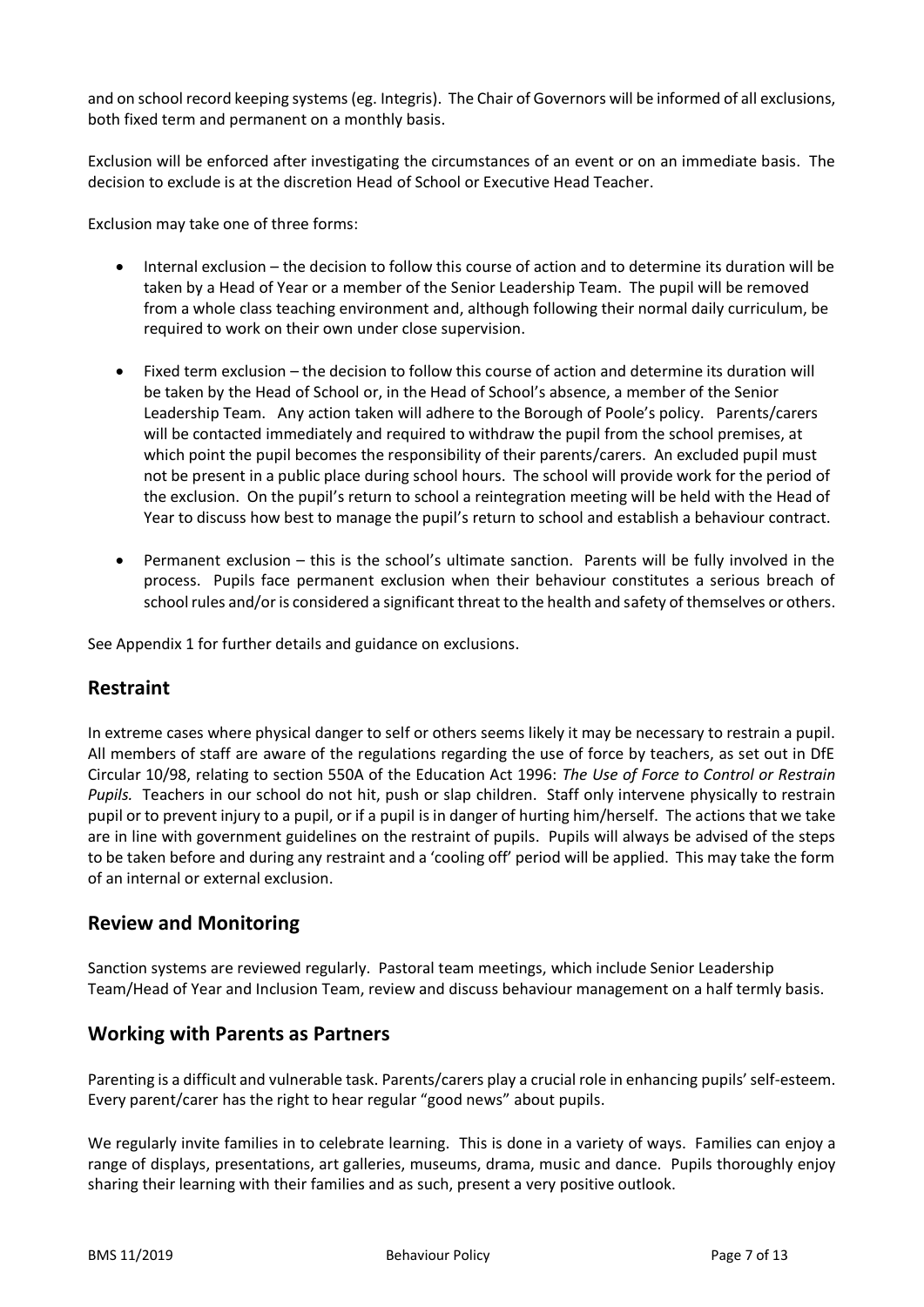We will strive to ensure pupils receive consistent messages about how to behave at home and at school. We would expect parents/carers to support the school in their expectations too. We expect parents/carers to support pupil's learning and to co-operate with the school. We try to build a supportive dialogue between the home and the school, and we inform parents/carers as soon as possible if we have concerns about a pupil's welfare or behaviour.

Parents/carers should support the school in applying sanctions, if necessary. If parents/carers have any concern about the way pupils has been treated, they should initially contact the Class Teacher. If the concern remains, they should contact the Head of Year, Assistant Headteacher, Deputy Headteacher or Head of School. As per the school's Complaints Policy, if parents are still not satisfied, they should contact the Chair of Governors at the school.

It is important to remember that the vast majority of pupils will respond to and benefit from the above policy. However, from time to time, there may be pupils who do not respond to established incentives and sanctions. These pupils will need an individual contract. Points to remember when establishing a contract:

- Targets, to begin with, must be small and attainable (success breeds success)
- Reinforcement must be daily
- The contract will need constant assessment
- 'Pay off' must be clear the consequences should be clear and suit the misdemeanour.
- A simple statement agreed between child and teacher is written down

The contract will need to be signed by the pupil and teacher and strictly adhered to. There will be regular discussion with the pupil what might prevent him/her from succeeding. Parents/carers will also be involved in the contract.

# **The role of the Class Teacher**

It is the responsibility of the Class Teacher to ensure that the school rules are enforced in their class, and that their class behaves in a responsible manner during lesson time.

The Class Teachers in our school have high expectations of pupils in terms of behaviour, and they strive to ensure that all pupils work to the best of their ability.

The Class Teacher treats each pupil fairly and enforces the behaviour policy. The teacher treats all pupils in their class with respect and understanding.

If a pupil misbehaves repeatedly in class, the Class Teacher keeps a record of all such incidents. Sanctions are applied via the strike system. If misbehaviour continues, the Class Teacher will seek help and advice from the Head of Year, Inclusion Lead, Assistant Headteacher or the Head of School.

The Class Teacher liaises with external agencies, as necessary, to support and guide the progress of each pupil.

The Class Teacher reports to parents/carers about the progress of each pupil in their class, in line with the whole–school policy. The Class Teacher may also contact a parent/carer if there are concerns about the behaviour or welfare of a pupil.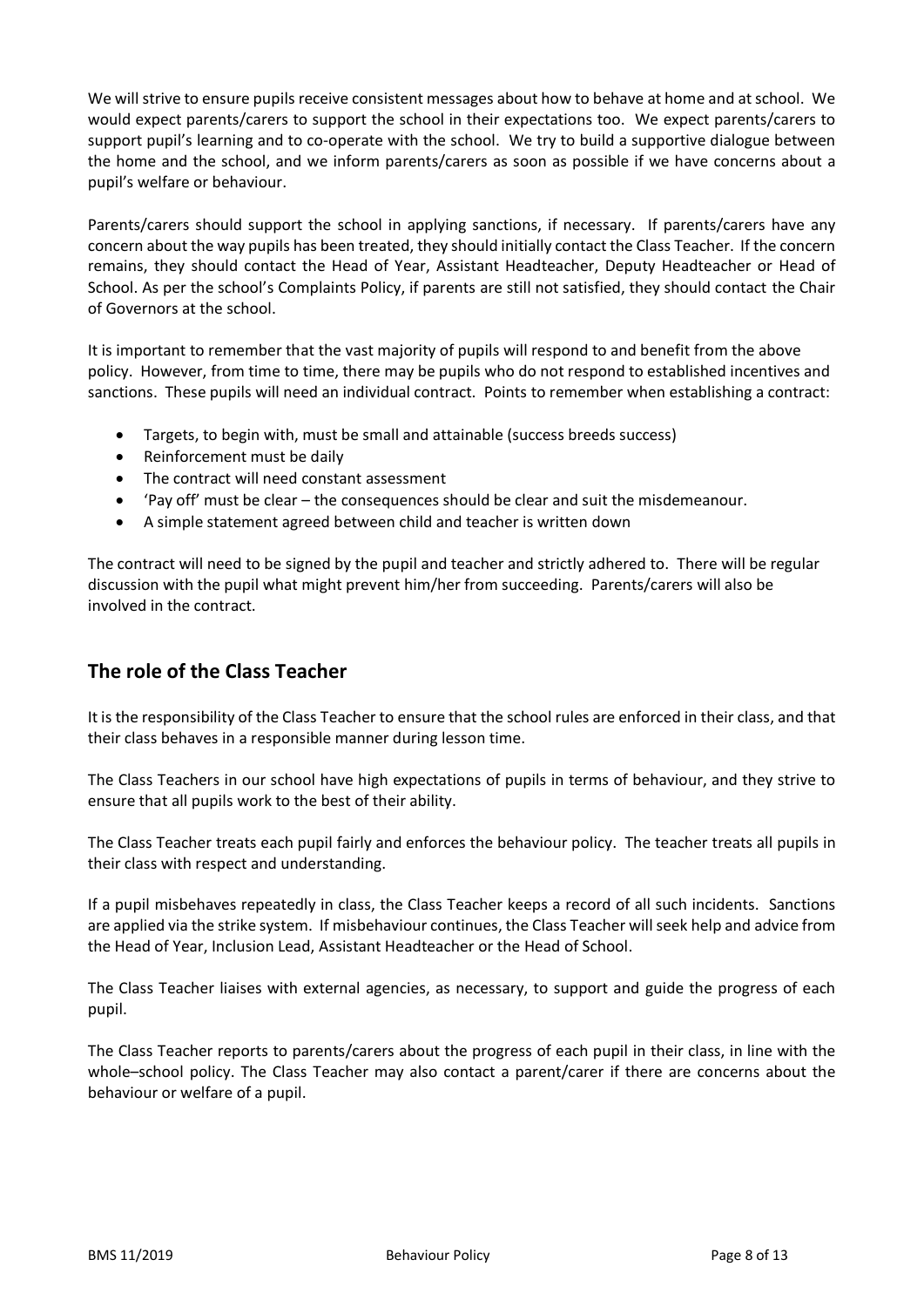# **The role of the Head of School**

It is the responsibility of the Head of School, under the School Standards and Framework Act 1998, to implement the school Behaviour Policy consistently throughout the school, and to report to governors, when requested, on the effectiveness of the policy. It is also the responsibility of the Head of School to ensure the health, safety and welfare of all pupils in the school.

The Head of School supports the staff by implementing the policy, by setting the standards of behaviour, and by supporting staff in the implementation of the policy.

The Head of School ensures that records are kept of all reported serious incidents of misbehaviour.

The Head of School has the responsibility for giving fixed-term exclusions to individual pupils for serious acts of misbehaviour. For repeated or very serious acts of anti-social behaviour, the Head of School may permanently exclude a pupil (see Exclusion guidance – Appendix 1).

## **The role of Governors**

The School Standards Board has the responsibility of setting down these general guidelines on standards of discipline and behaviour, and of reviewing their effectiveness. The Governors support the Head of School in carrying out these guidelines.

The Head of School has the day-to-day authority to implement the school Behaviour Policy, but Governors may give advice to the Head of School about particular disciplinary issues. The Head of School must take this into account when making decisions about matters of behaviour.

# **Monitoring**

The Head of School monitors the effectiveness of this policy on a regular basis, reporting to the Executive Headteacher. She/he also reports to the School Standards Board on the effectiveness of the policy and, if necessary, makes recommendations for further improvements.

The school keeps a variety of records of incidents of misbehaviour. The Class Teacher records minor classroom incidents. The Head of School records those incidents where a pupil is sent to him/her on account of bad behaviour. We also keep a record of any incidents that occur at break or lunchtimes: MDSAs give written details of any incident in the incidents which are then passed onto Heads of Year.

The Head of School keeps a record of any pupil who is excluded for a fixed-term, or who is permanently excluded.

It is the responsibility of the School Standards Board to monitor the rate of exclusions, and to ensure that the school policy is administered fairly and consistently.

#### **Equality Impact Assessment**

This policy has been reviewed with the equality impact considerations as laid down in the school's Equality Policy.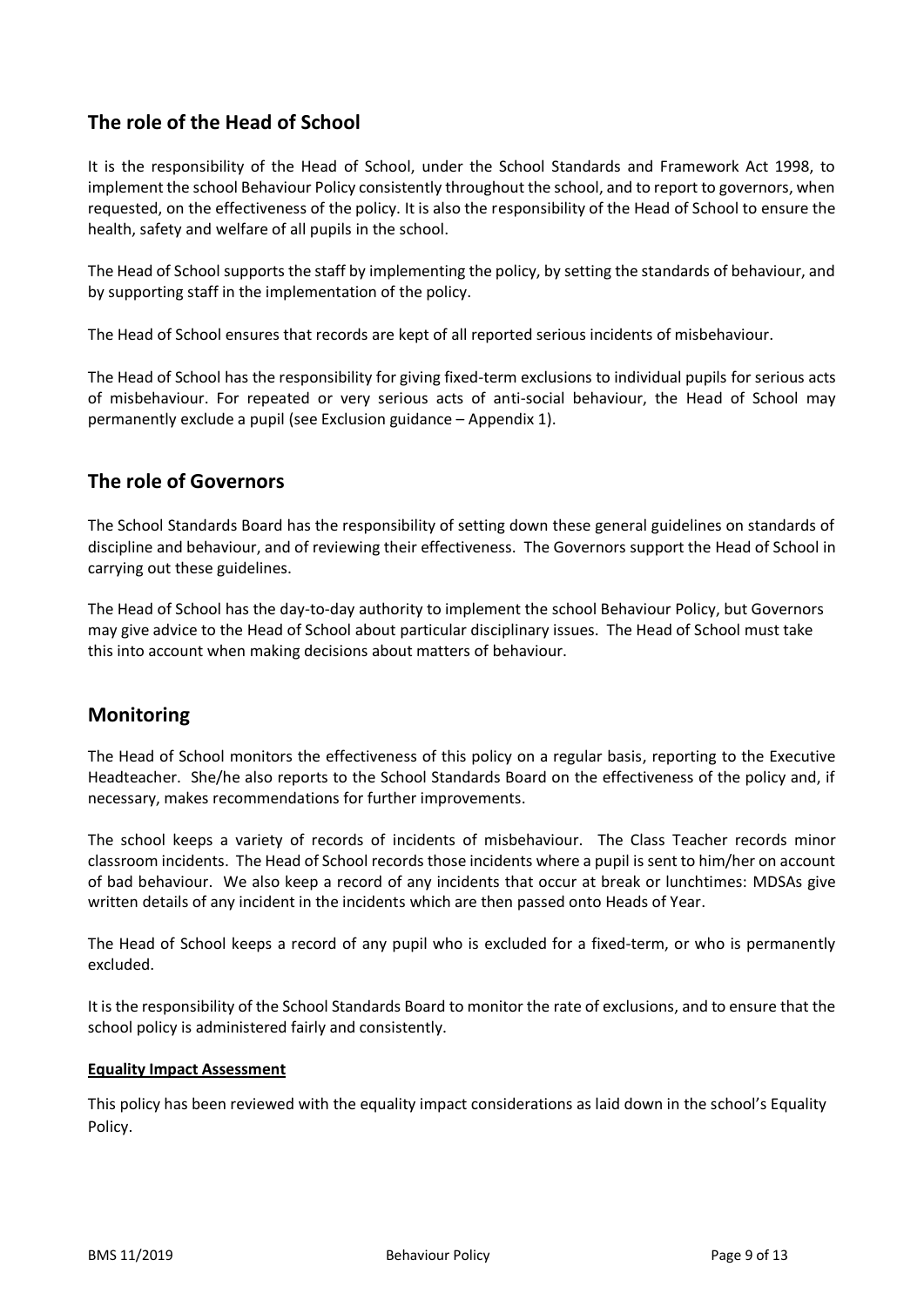#### **Appendix 1**

#### **GUIDANCE ON EXCLUSIONS**

#### **Fixed Period Exclusions of five days or less**

For all fixed period exclusions work will be set and marked by the school. The responsibility for this rests with Heads of Year to collect work and Class Teachers to mark work.

For one day exclusions a member of the Senior Leadership Team will speak to the pupil on their return to the School. For exclusions which are longer than one day, or if an exclusion is one of a number of exclusions that a pupil has had, the pupil will be re-admitted by their Head of Year. Their Head of Year will remind them of the standard of behaviour expected. At this stage, the Head of Year may discuss the incident and any arising issues with the parent/carer. All discussions with parents/carers will be recorded on Pupil Tracker or Integris.

If a pupil has a further fixed term exclusion, the same process is followed as for first exclusion. However if there are repeated fixed term exclusions for the same misdemeanour, the Inclusion Team will involve parents/carers and external agencies as required.

Where a pupil is causing concern and may have had a number of fixed term exclusions, a Behaviour Plan and Risk Assessment will be completed.

The parents/carers may wish to make written representation to the Chair of the Governor Panel about an exclusion. A parent/carer wishing to make representation should do so in writing within 5 school days of the date of notification via recorded delivery. Governors will respond as appropriate within 50 school days. The Chair of the Governor Panel has discretion as to whether to call a meeting or not. Whatever is done, will be recorded and placed on the student file.

If a meeting is held, it will be after the period of exclusion has been served. The parents/carers may, if they wish, have someone of their choice to accompany and assist them at the meeting. The meeting is not an appeal and will not cause an interim postponement of the exclusion.

The purpose of the meeting is to enable the parents/carers to be satisfied that their views have been heard and consideration given as to whether more information should be added to the pupil's record. The decision of the Governors will be final in respect of matters regarding temporary exclusions for fixed periods in any one term of 5 days or less.

In the event of a meeting being called, Governors cannot overturn the exclusion, but can add a note to the pupil's file. The letter informing parents/carers of the exclusion will explain the procedure to make representations.

#### **Fixed Period Exclusions of more than 5 and less than 15 days in any one term**

For an exclusion (or series of exclusions) of more than 5 days but not more than 15 days in any one term, a reintegration meeting with the student's Head of Year and parents/carers will take place. The Head of School will attend the meeting. A Governors' meeting should take place between the 6th and 50th school day after the date of notification, if the parents/carers request it. The parents/carers must request an appeal within 5 school days of notification by recorded delivery.

The parents/carers and the school will be invited to present evidence to the Governors challenging the decision to impose a fixed term exclusion. Governors will make a decision, which will be provided via the Clerk to Governors in writing to the parents/carers and posted within 5 school days after the meeting.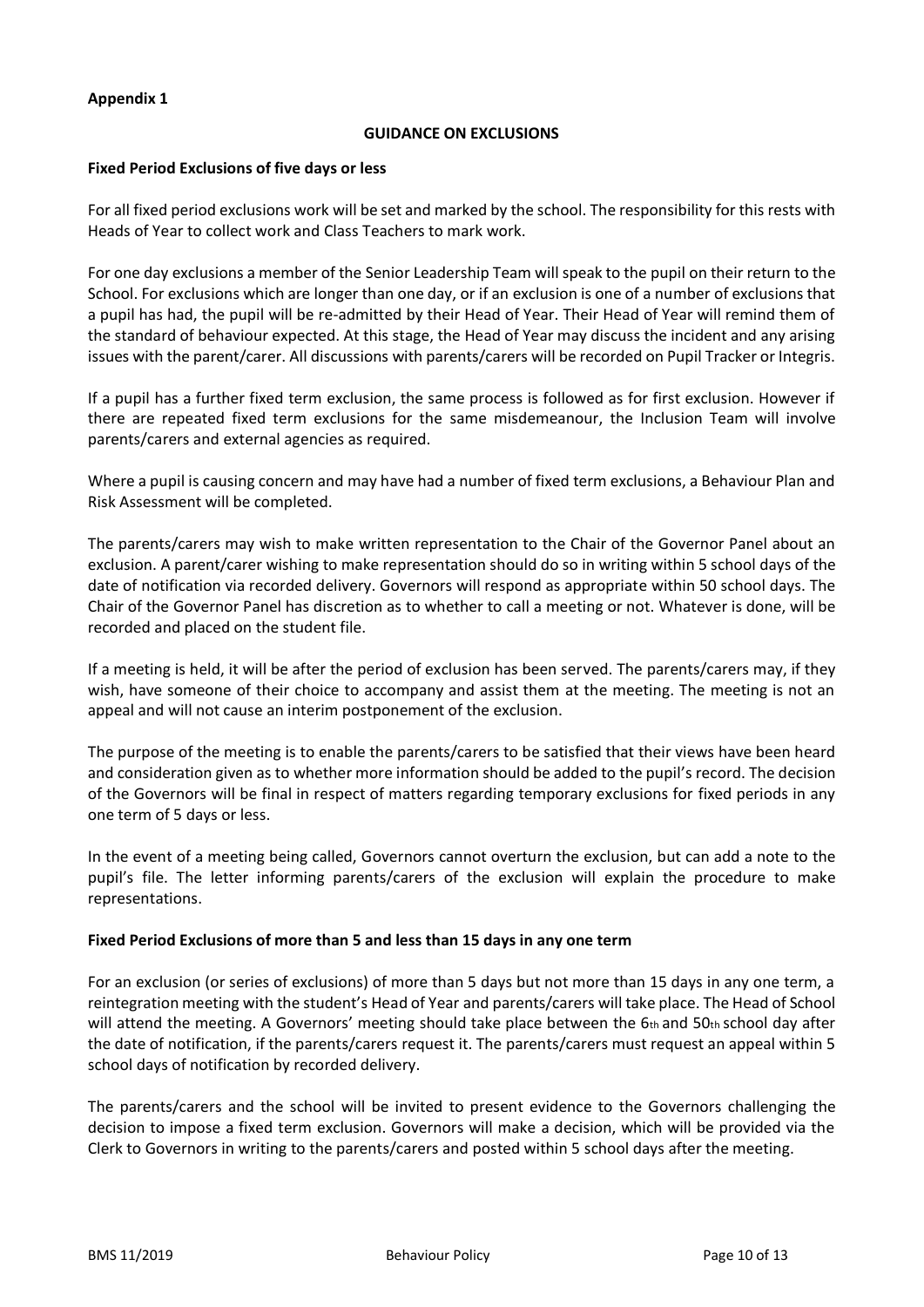#### **Fixed Period Exclusions of more than 15 days in any one term**

For a fixed period exclusion (or series of temporary exclusions) adding up to more than 15 days in any one term, a Governors' Disciplinary Panel must meet between 6 and 15 days from the date of exclusion whether the parents/carers request it or not.

The parents/carers and the school will be invited to present evidence. Governors will make a decision as to whether the 15 plus exclusion days are merited, which will be provided via the Clerk to Governors in writing to the parents/carers and posted within 5 school days after the meeting. The governors will also discuss with the parents/carers how the student is going to change their behaviour.

#### **Off-site provision**

When a pupil is excluded for 6 or more days, it starts with a home based exclusion of 5 days. The school will provide off site provision from the  $6th$  day of exclusion onwards. The provision will be arranged by the school. The pupil will be expected to report to a named member of staff at the start of the school day, where they will be provided with appropriate work and supervised to complete the tasks set. The parents/carers will be contacted and informed of the provision being made. Permission for the pupil to attend off site provision will be sought verbally and the pupil will be expected to bring a signed agreement to the named member of staff the following morning.

All temporarily excluded pupils will be put on Report on their re-admittance to the school. This programme is intended to ensure the positive re-integration of pupil into the life of the school and improve behaviour.

#### **Permanent Exclusion**

The decision to permanently exclude a student will be taken in response to a serious breach, or persistent breaches, of this policy, and where allowing a student to remain in the school would seriously harm the education or welfare of the student or others in the School.

Only the Head of School shall have the discretionary power to permanently exclude any pupil after consultation with the Executive Headteacher and the Chair of Governors. In exceptional circumstances, the Head of School may decide to take this course of action without the pupil having had any previous fixed term exclusions.

For example for:

- Possession, using or supplying of drugs, including medicines or alcohol
- Serious and ongoing bullying
- Being in possession of an offensive weapon
- Serious actual or threatened violence against another student or a member of staff
- Sexual or indecent assault
- Extremely serious damage of school property or building
- Any pupil found smoking anywhere on the school site, and on school trips, camps etc, a first offence will incur a one day exclusion, and a second offence may lead to permanent exclusion
- Persistent high levels of defiance or misbehaviour, in breach of the school's policies and ethos

When a pupil's behaviour record shows persistently high levels of misbehaviour the school will work fully with the pupil, parents/carers and external agencies to prevent a decision on a permanent exclusion from occurring. This can take the form of:

 Behaviour Plan and Risk Assessment being put in place with appropriate mentor support, external agency support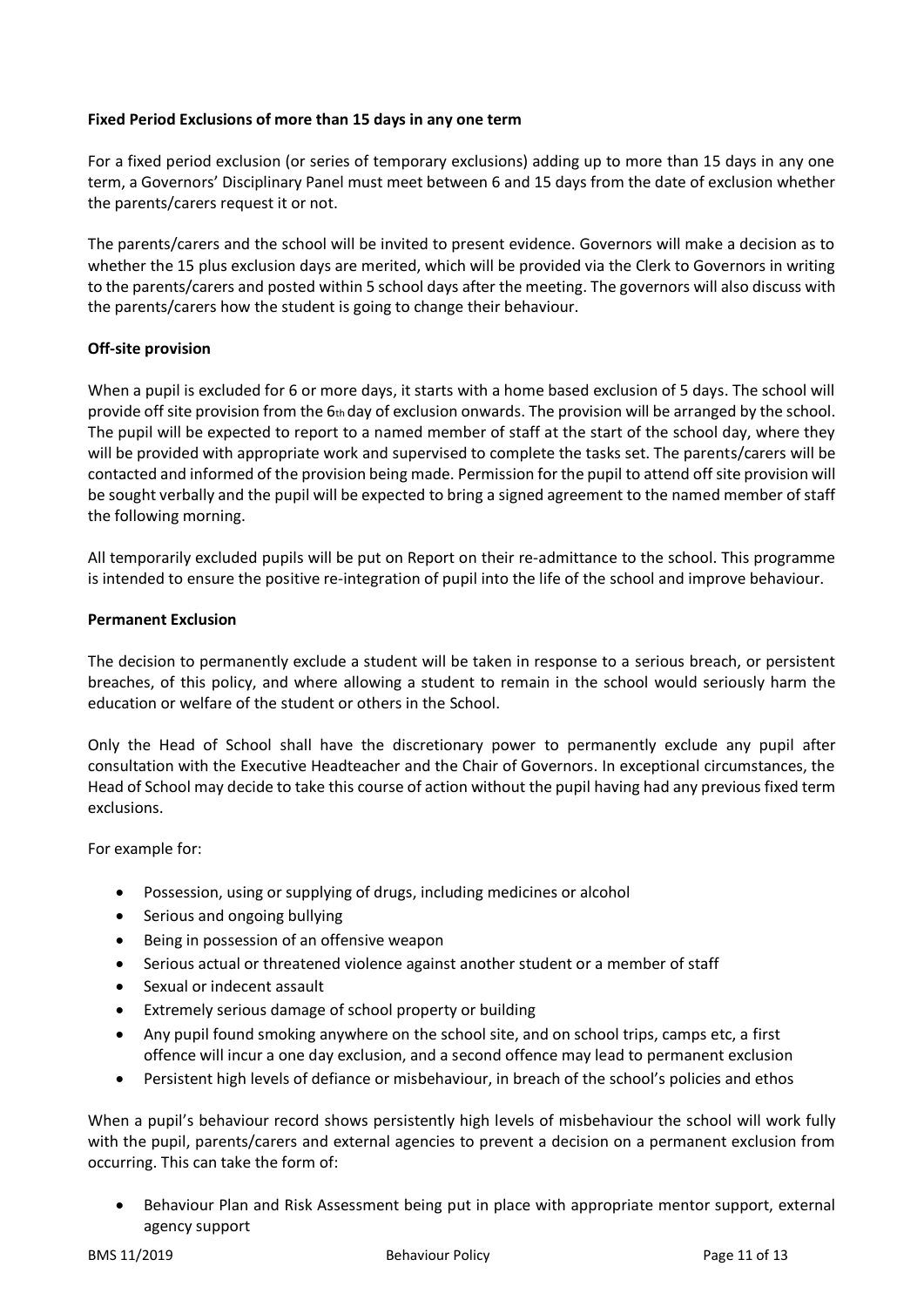- Managed move procedure being investigated
- Investigating alternative curriculum provision models, either full time or part time, on a temporary short term or long term basis, that might be more appropriate for the pupil's needs. This will lead to subsequent and structure re-integration of the pupil back into the life of the school.

The parents/carers will be informed in writing by the Head of School of their right of appeal against a decision to exclude permanently. The parents/carers will be advised that they may, if they wish, have someone of their choice to accompany and assist them at the appeal meeting. Appeals should be made in writing to the Chair of the Governor Panel via the Clerk to Governors within 10 school days of notification of the exclusion. A minimum of 3 Governors will constitute the Governor Panel convened for the purpose of considering appeals against permanent exclusions. The Chair of Governors, who will have previously been consulted regarding permanent exclusions, will not be a member of this Committee.

For permanent exclusions the Governor Panel should meet between the  $6<sub>th</sub>$  and  $15<sub>th</sub>$  school day after notification by parents/ carers of their wish to appeal.

There is no restriction on Governors who have served on a fixed period exclusion panel serving on any subsequent exclusion panel for the same pupil. The decision of the Governors will be final.

Any meeting of the Governor Panel may, at their discretion, consider in sequence more than one exclusion case at that meeting.

If a pupil is being referred to a Pupil Referral Unit, contact with the LA must be initiated. Appropriate permanent exclusion forms will also be completed.

Parents/Carers have the right to an independent appeal against a permanent exclusion. Details of this process will be communicated to parents/carers from the Governor's Panel.

If any exclusion would result in a pupil missing a public examination, the Head of School will review this decision. In the event of the Head of School deciding it is not appropriate for a pupil to take an examination, this will be referred to the Governor Panel. The Panel should attempt to meet before the examination. If, exceptionally, it is not practical for the Panel to meet before the examination is due to be taken, the Chair of the Panel or the Chair of Governors has the discretion to allow the pupil on site to take the examination.